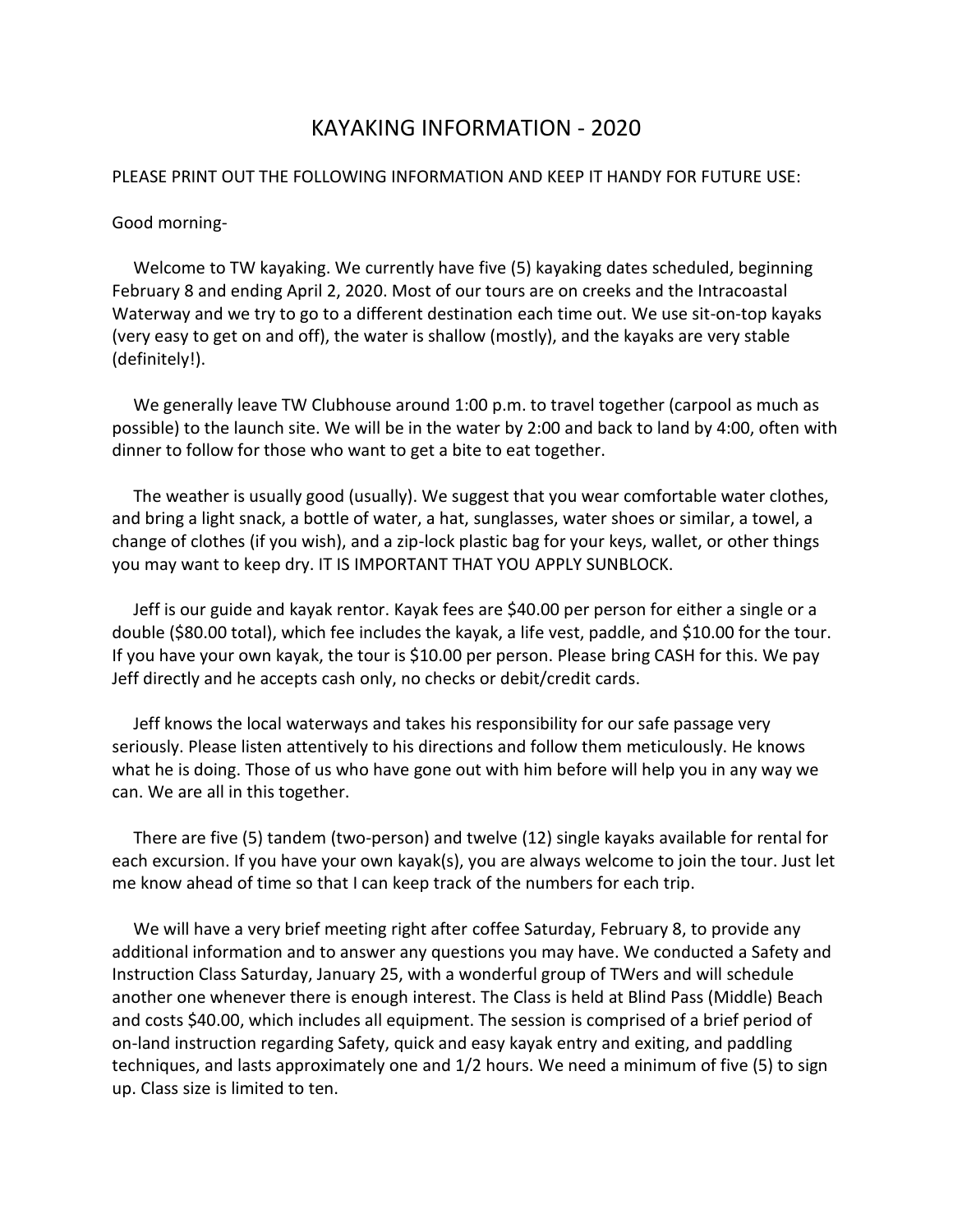I have posted the Signup Sheets on the bulletin board in the Clubhouse main lobby for both the Saturday, February 8, tour down Curry Creek to Snake Island and for the Sunday, March 8, evening Full Moon Paddle. If you know that you want to attend a specific future trip, contact us and we will sign you up right away.

 Our goal is to include everyone who would like to try the kayaking experience. None of us are pros and the company is great.

OPEN THE ATTACHMENT FOR THE KAYAKING SCHEDULE. Call or email us with any questions or concerns: bert.noyes@comcast.net/941-445-6905.

Happy kayaking, Bert and Debby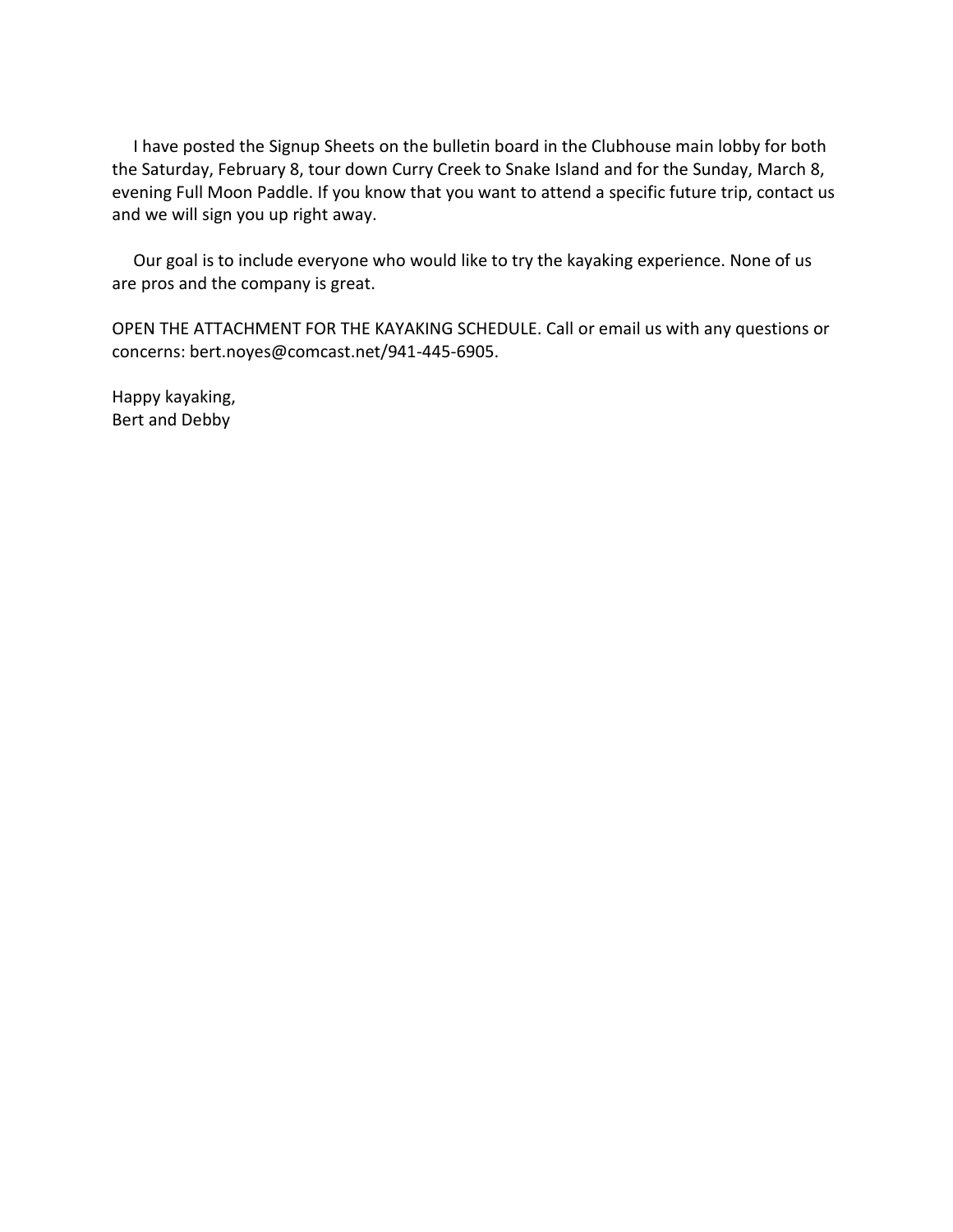

**We currently have** the following **kayaking dates reserved for this season:** 

**February 8- Saturday- 12:15 meet at TW Clubhouse- Down Curry Creek to Snake Island** 

**February 23- Sunday-1:00 meet at TW Clubhouse- Up Shakett Creek, Nokomis** 

**March 8- Sunday- 5:40 p.m. meet at TW Clubhouse- Full Moon Cruise-Spanish Pointe to Midnight Pass** 

**March 21- Saturday-1:00 meet at TW Clubhouse- Boca Grande** 

April 2- Thursday- 1:00 meet at TW Clubhouse- Woolverton Trails, Placida

April 18- Saturday- 1:00 meet at TW Clubhouse- tentative Don Pedro Island

NO PREVIOUS EXPERIENCE REQUIRED. Great opportunity to get started kayaking.